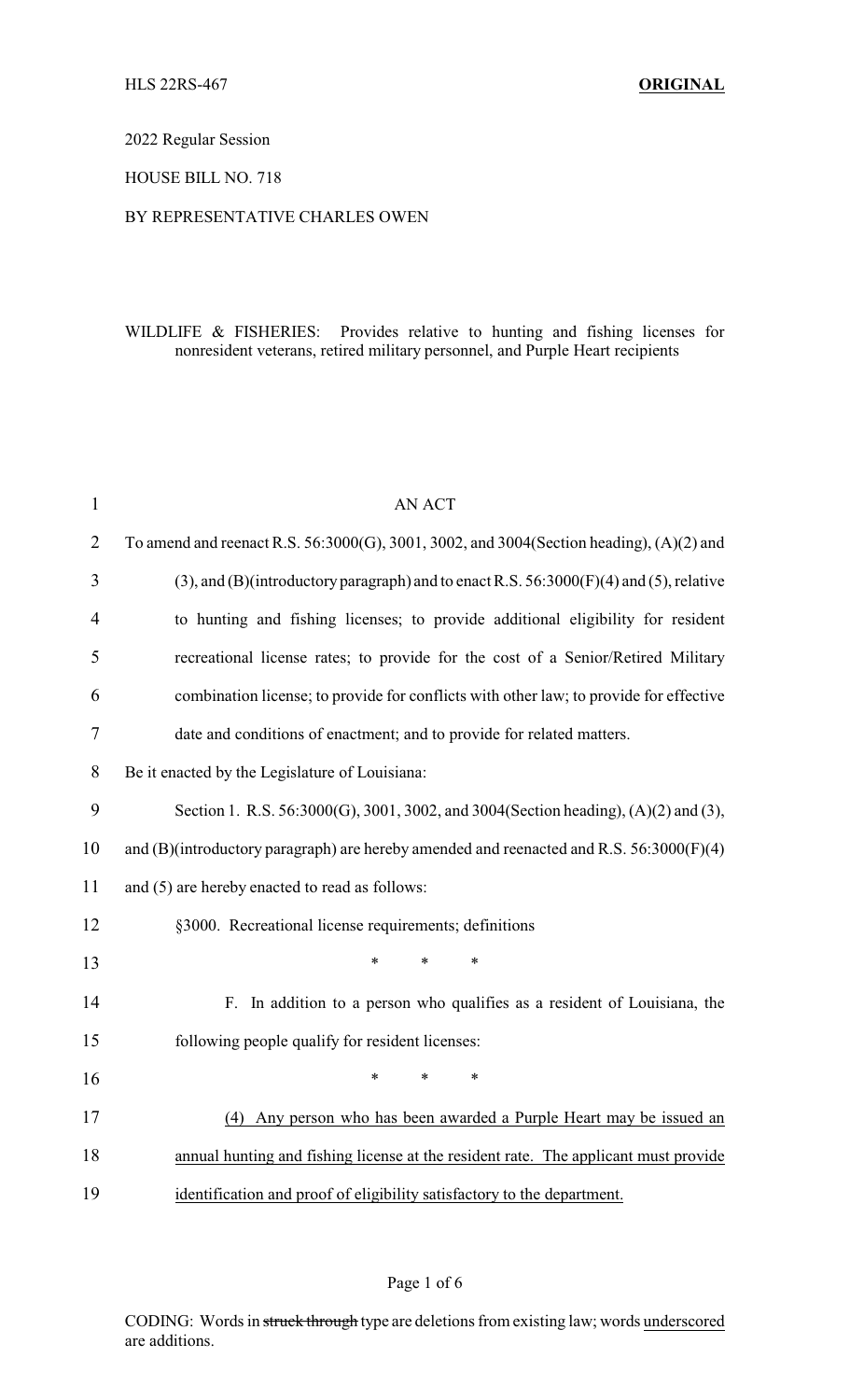| $\mathbf{1}$   | (5) Any honorably discharged member of the United States Armed Forces                   |
|----------------|-----------------------------------------------------------------------------------------|
| $\overline{2}$ | or National Guard who either enlisted for service while residing in Louisiana or was    |
| 3              | discharged from service while residing in Louisiana may be issued an annual hunting     |
| $\overline{4}$ | and fishing license at the resident rate. The applicant must provide identification and |
| 5              | proof of eligibility satisfactory to the department. In addition to any other           |
| 6              | documentation accepted by the department as satisfactory proof of military service,     |
| 7              | government-issued separation and discharge documentation, such as a DD-214 or           |
| 8              | NGB-22, showing enlistment or discharge in the state of Louisiana shall be              |
| 9              | considered satisfactory proof of eligibility under this Paragraph.                      |
| 10             | G. A person may qualify for a Senior/Retired Military Hunting and Fishing               |
| 11             | license as follows:                                                                     |
| 12             | (1) A resident who reaches age sixty prior to June 1, 2000, may obtain an               |
| 13             | annual Senior license for no cost.                                                      |
| 14             | (2) A resident who reaches age sixty between June 1, 2000, and May 31,                  |
| 15             | 2022, may obtain an annual Senior Hunting and Fishing license for the cost of five      |
| 16             | dollars.                                                                                |
| 17             | (3) A resident who reaches age sixty-five on or after June 1, 2027, may                 |
| 18             | obtain an annual Senior Hunting and Fishing license for the cost of twenty dollars.     |
| 19             | (4) Upon application to the department and showing identification and proof             |
| 20             | of military service satisfactory to the department, any person who is a retired         |
| 21             | member of the United States Armed Forces, including the Louisiana Army National         |
| 22             | Guard or the Louisiana Air National Guard, and was either born in Louisiana or is       |
| 23             | a bona fide resident of Louisiana, may obtain an annual license at one-half the cost    |
| 24             | of an annual resident license for the cost of twenty dollars.                           |
| 25             | *<br>∗<br>*                                                                             |
| 26             | §3001. Recreational fishing licenses; fees                                              |
|                |                                                                                         |

Fishing licenses: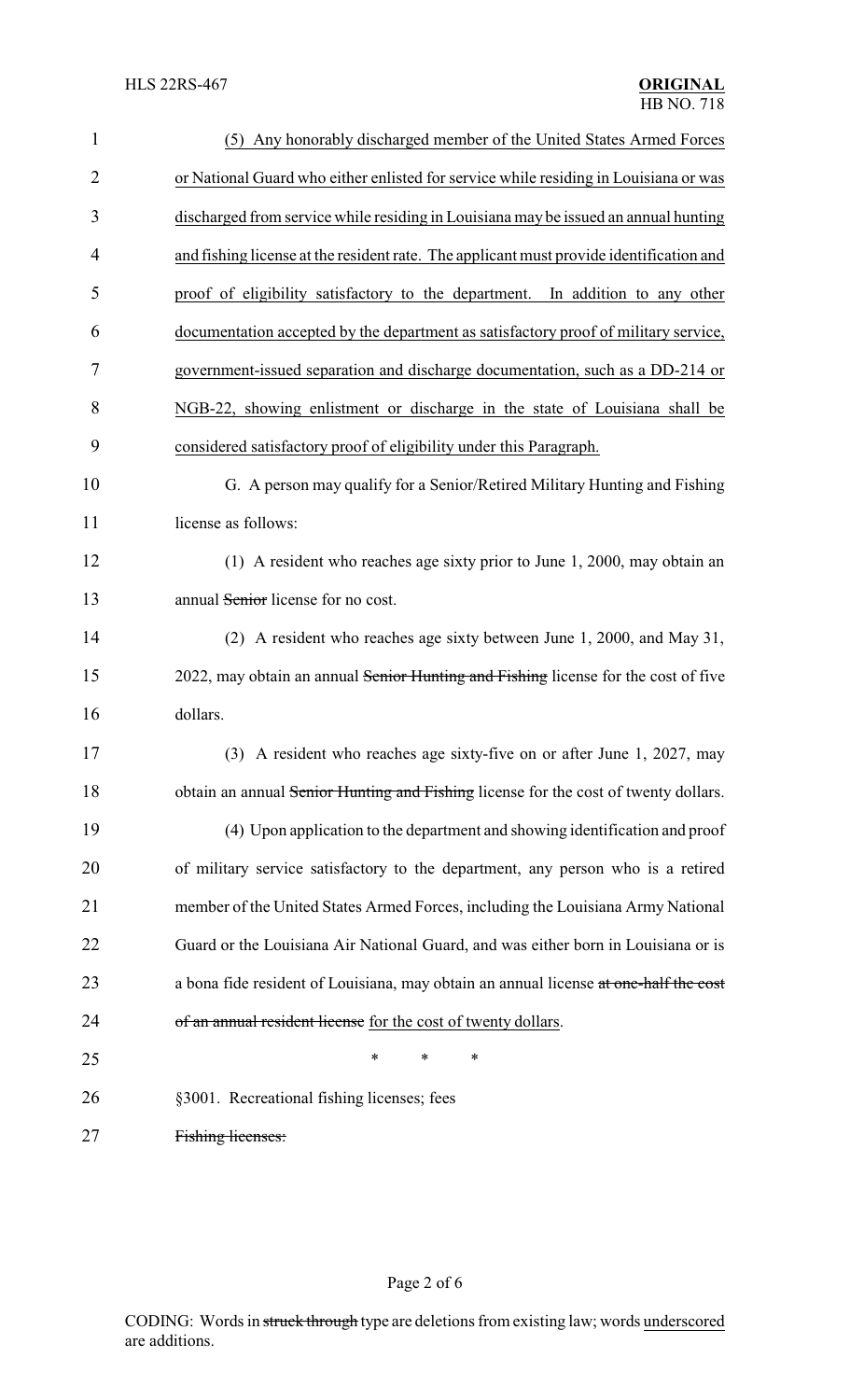| $\mathbf{1}$   | (1)A. Resident licenses including bona-fide residents, active and native-born    |              |  |
|----------------|----------------------------------------------------------------------------------|--------------|--|
| $\overline{2}$ | retired members of the United States Armed Forces, including the Louisiana Army  |              |  |
| 3              | National Guard or the Louisiana Air National Guard, and nonresident students:    |              |  |
| 4              | $(a)(1)$ Hook and line license                                                   | \$5.00/year  |  |
| 5              | (allows using a pole, hook and line, without a reel and without using artificial |              |  |
| 6              | bait, dip nets, landing nets, minnow traps, crab nets, or crab lines)            |              |  |
| 7              | $(b)(2)$ Basic fishing license                                                   | \$17.00/year |  |
| 8              | (includes all legal recreational freshwater gear)                                |              |  |
| 9              | $(e)(3)$ Saltwater fishing license                                               | \$15.00/year |  |
| 10             | (includes all legal recreational saltwater gear)                                 |              |  |
| 11             | $\left(\frac{d}{d}\right)$ Charter three-day saltwater fishing license           | \$20.00      |  |
| 12             | $(e)(5)$ Charter three-day freshwater fishing license                            | \$10.00      |  |
| 13             | $\left(\frac{2}{B}\right)$ . Nonresident licenses:                               |              |  |
| 14             | $(a)(1)$ Basic fishing license                                                   | \$68.00/year |  |
| 15             | (includes all legal recreational freshwater gear)                                |              |  |
| 16             | $(b)(2)$ Saltwater fishing license                                               | \$60.00/year |  |
| 17             | (includes all legal recreational saltwater gear)                                 |              |  |
| 18             | $\left(\frac{c}{c}\right)$ Five-day basic fishing                                | \$30.00      |  |
| 19             | (includes all legal freshwater recreational gear)                                |              |  |
| 20             | $(d)(4)$ Five-day saltwater fishing                                              | \$30.00      |  |
| 21             | (includes all legal saltwater recreational gear)                                 |              |  |
| 22             | $(e)(5)$ Charter boat three-day saltwater fishing license                        | \$20.00      |  |
| 23             | $(f)(6)$ Charter boat three-day freshwater fishing license                       | \$10.00      |  |
| 24             | §3002. Recreational hunting licenses; fees                                       |              |  |
| 25             | (H)A. Resident licenses including Louisiana residents, active and reserve        |              |  |
| 26             | members of the United States Armed Forces including the National Guard, and      |              |  |
| 27             | nonresident students:                                                            |              |  |
| 28             | $\left(\frac{a}{1}\right)$ Basic hunting license                                 | \$20.00/year |  |
| 29             | $\left(\frac{b}{c}\right)$ Deer hunting license                                  | \$15.00/year |  |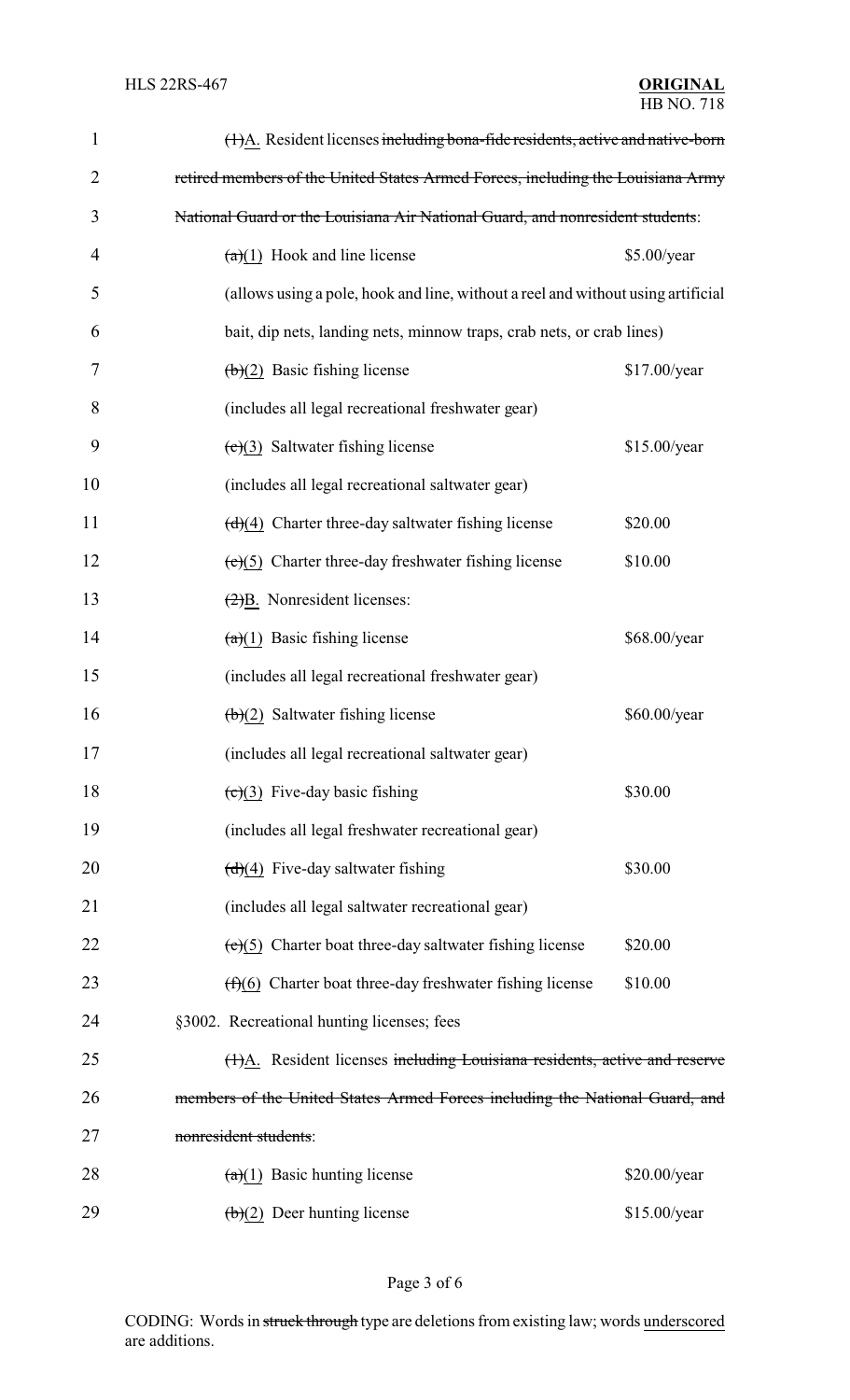| $\mathbf{1}$   | (includes deer tags, archery and primitive privileges)                                         |               |
|----------------|------------------------------------------------------------------------------------------------|---------------|
| $\overline{2}$ | $(e)(3)$ Waterfowl license                                                                     | \$12.00/year  |
| 3              | $\left(\frac{d}{4}\right)$ Turkey license (includes tags)                                      | \$12.00/year  |
| 4              | $(e)(5)$ Youth hunting license                                                                 | \$5.00/year   |
| 5              | (required for hunting deer, turkey, trapping, and youth lottery hunts)                         |               |
| 6              | $\left(\frac{2}{2}\right)$ B. Nonresident licenses:                                            |               |
| 7              | $(a)(1)$ Basic hunting license                                                                 | \$200.00/year |
| 8              | $(b)(2)$ Deer hunting license                                                                  | \$100.00/year |
| 9              | (includes deer tags, archery and primitive privileges)                                         |               |
| 10             | $(e)(3)$ Waterfowl hunting license                                                             | \$50.00/year  |
| 11             | $(d)(4)$ Turkey hunting license (includes tags)                                                | \$50.00/year  |
| 12             | $(e)(5)$ Five-day basic hunting license                                                        | \$65.00       |
| 13             | $(f)(6)$ Five-day deer hunting license                                                         | \$35.00       |
| 14             | $\left(\frac{1}{2}\right)(7)$ Five-day waterfowl hunting license                               | \$35.00       |
| 15             | $\frac{h(8)}{2}$ Five-day turkey hunting license                                               | \$35.00       |
| 16             | *<br>*<br>∗                                                                                    |               |
| 17             | §3004. Combination licenses (includes all hunting, fishing, and WMA access                     |               |
| 18             | privileges); fees                                                                              |               |
| 19             | A. Resident licenses including Louisiana residents, active and reserve                         |               |
| 20             | members of the United States Armed Forces including the National Guard, and                    |               |
| 21             | nonresident students:                                                                          |               |
| 22             | ∗<br>∗<br>$\ast$                                                                               |               |
| 23             | (2) Seniors and Senior/Retired Military                                                        | \$20.00/year  |
| 24             | (3) Disabled/Special Needs and special needs                                                   | \$4.00/year   |
| 25             | B. Nonresident licenses:                                                                       |               |
| 26             | *<br>$\ast$<br>∗                                                                               |               |
| 27             | Section 2. If enacted on or before June 1, 2022, this Act shall become effective on            |               |
| 28             | June 1, 2022, and the provisions of this Act shall supercede any conflicting provisions of Act |               |
| 29             | No. 356 of the 2021 Regular Session.                                                           |               |

# Page 4 of 6

CODING: Words in struck through type are deletions from existing law; words underscored are additions.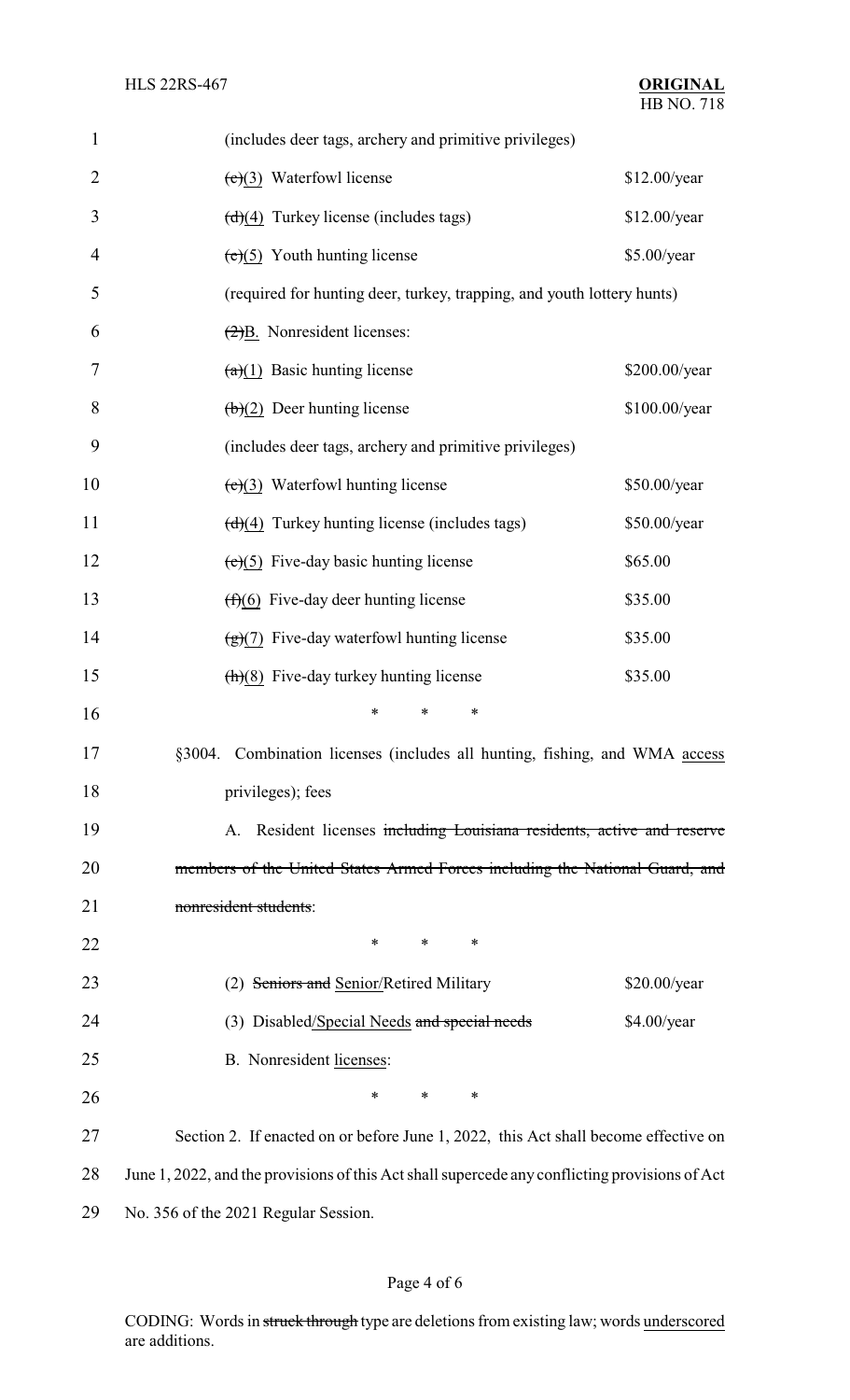- 1 Section 3. If enacted on or after June 2, 2022, this Act shall become effective upon
- 2 signature by the governor or, if not signed by the governor, upon expiration of the time for
- 3 bills to become law without signature by the governor, as provided by Article III, Section
- 4 18 of the Constitution of Louisiana. If vetoed by the governor and subsequently approved
- 5 by the legislature, this Act shall become effective on the day following such approval.

## DIGEST

The digest printed below was prepared by House Legislative Services. It constitutes no part of the legislative instrument. The keyword, one-liner, abstract, and digest do not constitute part of the law or proof or indicia of legislative intent. [R.S. 1:13(B) and 24:177(E)]

| HB 718 Original | 2022 Regular Session | <b>Charles Owen</b> |
|-----------------|----------------------|---------------------|
|                 |                      |                     |

**Abstract:** Adds Purple Heart recipients and former military service members who either enlisted or were discharged while residing in Louisiana to those who may apply for annual hunting and fishing licenses at the resident rate and provides a set fee for the Senior/Retired Military combination hunting and fishing license.

Present law, effective until June 1, 2022, provides certain categories of nonresidents that may qualify for resident license rates, which includes Purple Heart recipients. (R.S. 56:643)

Present law, effective June 1, 2022, also provides certain categories of nonresidents that may qualify for resident license rates, but omits Purple Heart recipients. (R.S. 56:3000(F) as enacted by Act 356 of the 2021 Regular Session)

Proposed law restores resident rate eligibility for Purple Heart recipients. Proposed law further provides that former service members who enlisted or were discharged while residing in the state will also be eligible for resident rates. Specifies that an applicant under either provision of proposed law is required to prove their eligibility and provide the dept. with identification. Further specifies that under proposed law, a DD-214 or NGB-22 is one type of documentation that the department will accept as satisfactoryproof of the appropriate military service.

Present law, effective June 1, 2022, provides a schedule of fees for each type of recreational fishing, hunting, and combination licence offered by the dept., and each of the categories is divided into fees for resident licenses and fees for nonresident licenses. Specifies that each section of law for hunting, fishing, and combination license fees includes a list of certain nonresident categories that may qualify for resident rates. (R.S. 56:3000(F), 3001, 3002, and 3004 as enacted by Act 356 of the 2021 Regular Session)

Proposed law retains resident rate eligibility for certain categories of nonresidents only within the license requirements and definitions section and removes the duplicative statements provided under each of the fishing, hunting, and combination license fee provisions to remove the potential for inconsistency.

Present law, effective until June 1, 2022, offers an annual hunting and fishing license for resident and native-born retired military personnel for the cost of \$5. (R.S. 56:643(C))

Present law, effective June 1, 2022, offers a Senior/Retired Military hunting and fishing license for resident and native-born retired military personnel for half the cost of an annual resident hunting and fishing license. (R.S. 56:3000(G)(4) as enacted by Act 356 of the 2021 Regular Session)

### Page 5 of 6